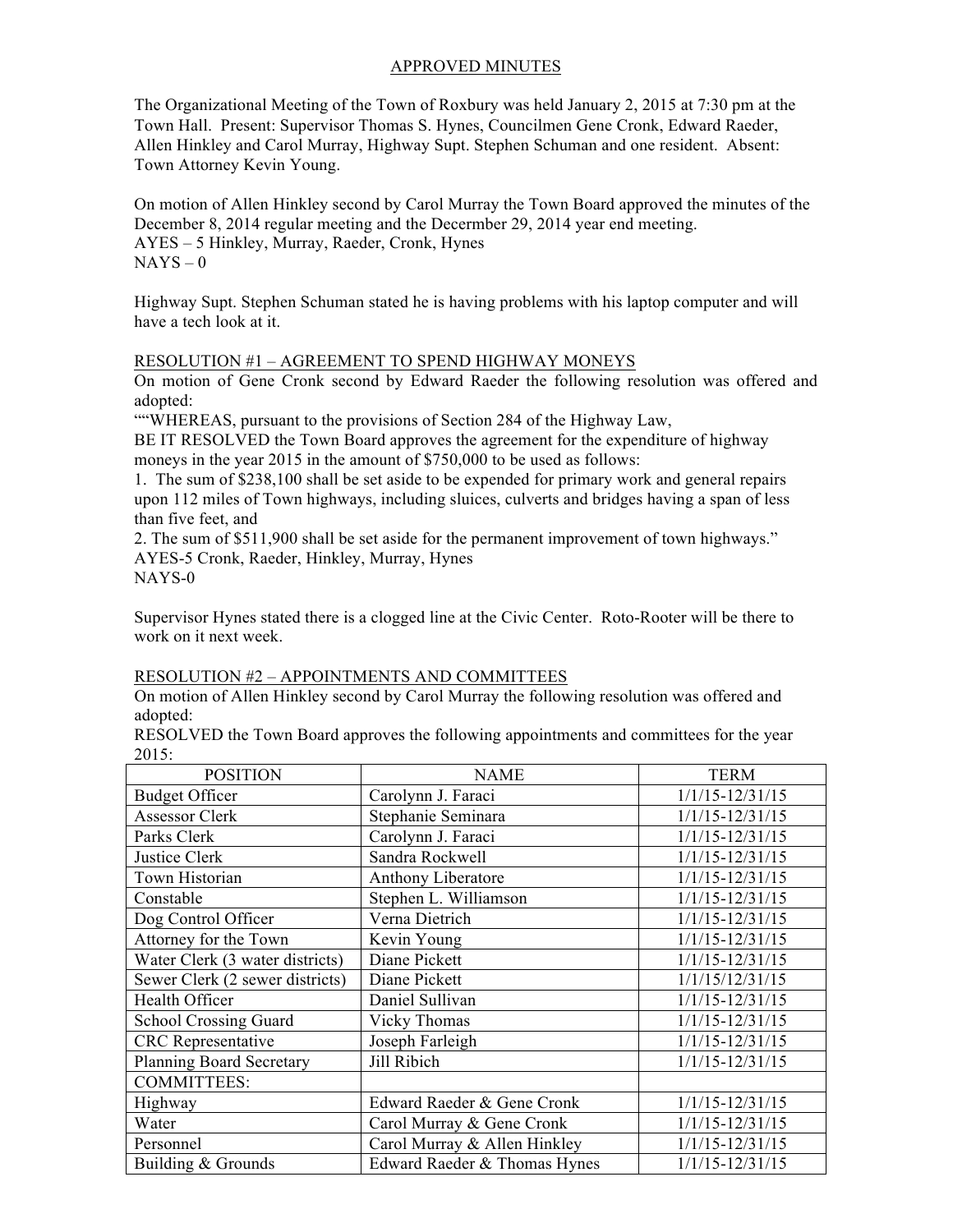| Kirkside Park                                                                                                                                                                                                                                                    | Allen Hinkley & Edward Raeder | $1/1/15 - 12/31/15$ |  |  |  |  |
|------------------------------------------------------------------------------------------------------------------------------------------------------------------------------------------------------------------------------------------------------------------|-------------------------------|---------------------|--|--|--|--|
| AYES-5 Hinkley, Murray, Cronk, Raeder, Hynes                                                                                                                                                                                                                     |                               |                     |  |  |  |  |
| NAYS-0                                                                                                                                                                                                                                                           |                               |                     |  |  |  |  |
|                                                                                                                                                                                                                                                                  |                               |                     |  |  |  |  |
| On motion of Gene Cronk second by Edward Raeder the Town Board approved the Town<br>Supervisor's appointment of Edward Raeder as Deputy Supervisor for the term 1/1/15-12/31/15.<br>AYES – 5 Cronk, Raeder, Hinkley, Murray, Hynes<br>$NAYS - 0$                 |                               |                     |  |  |  |  |
| On motion of Gene Cronk second by Edward Raeder the Town Board approved the Town<br>Supervisor's appointment of Carolynn J. Faraci as Supervisor Bookkeeper for the term 1/1/15-<br>$12/31/15$ .<br>AYES – 5 Cronk, Raeder, Hinkley, Murray, Hynes<br>$NAYS - 0$ |                               |                     |  |  |  |  |

On motion of Gene Cronk second by Edward Raeder the Town Board approved the Highway Supt.'s appointment of William Sprague as Deputy Hwy. Supt. for the term 1/1/15-12/31/15. AYES – 5 Cronk, Raeder, Hinkley, Murray, Hynes  $NAYS - 0$ 

On motion of Gene Cronk second by Edward Raeder the Town Board approved the Town Clerk's appointment of Carolynn J. Faraci as Deputy Town Clerk #1 for the term 1/1/15-12/31/15. AYES – 5 Cronk, Raeder, Hinkley, Murray, Hynes  $NAYS - 0$ 

# RESOLUTION #3 OFFICIAL UNDERTAKING

On motion of Allen Hinkley second by Carol Murray the following resolution was offered and adopted:

"RESOLVED the Town Board approves the Official Undertaking of elected and appointed positions as to its form and manner of execution and the sufficiency of the insurance, as surety as prepared for the Town of Roxbury for the year 2015"

AYES – 5 Hinkley, Murray, Cronk, Raeder, Hynes  $NAYS - 0$ 

## RESOLUTION #4– TOWN BOARD MEETING SCHEDULE

On motion of Carol Murray second by Edward Raeder the following resolution was offered and adopted:

"RESOLVED the Town Board for the year 2015 will meet the second Monday of each month for their Regular Monthly Meeting, except for January when they shall meet January 2, 2015 and except for March when they shall meet March 2, 2015 and except for November when they shall meet on Thursday November 5, 2015. All meetings will begin at 7:30 pm and will be held at the Town Hall, 53690 State Hwy 30, Roxbury, NY except for April and August when they will meet at the Grand Gorge Civic Center, 60933 State Hwy. 30, Grand Gorge, NY."

AYES – 5 Murray, Raeder, Cronk, Hinkley, Hynes

## RESOLUTION #5– PLANNING BOARD MEETING SCHEDULE

On motion of Allen Hinkley second by Edward Raeder the following resolution was offered and adopted:

"RESOLVED the Planning Board for the year 2015 will meet the third Wednesdays of each month for their Regular Monthly Meeting. All meetings shall begin at 7:30 pm and will be held at the Town Hall, 53690 State Hwy. 30, Roxbury, NY."

AYES – 5 Hinkley, Raeder, Cronk, Murray, Hynes  $NAYS - 0$ 

RESOLUTION #6– HISTORIC COMMISSION MEETING SCHEDULE

 $NAYS - 0$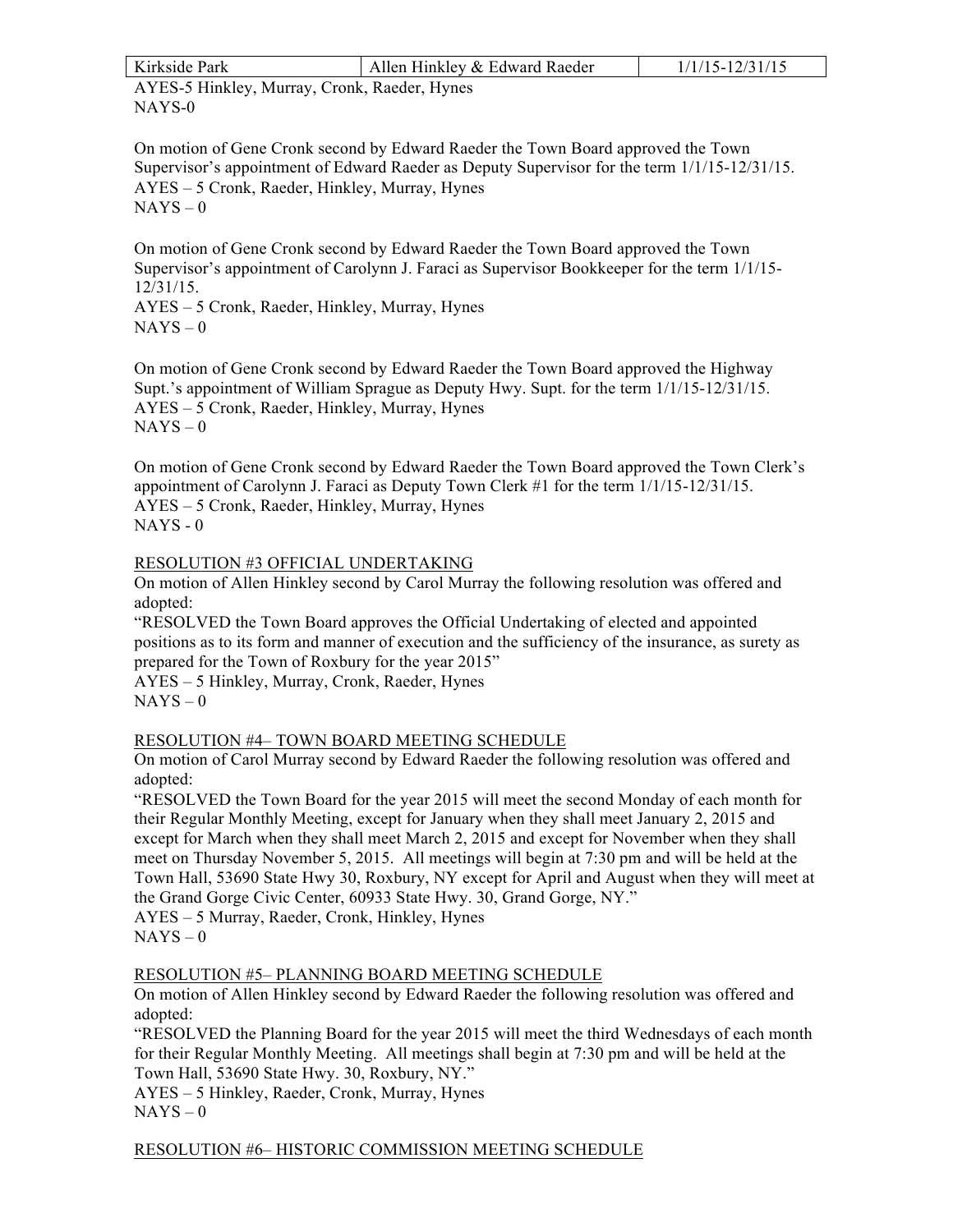On motion of Carol Murray second by Edward Raeder the following resolution was offered and adopted:

"RESOLVED the Historic Preservation Commission for the year 2015 will hold meetings the third Saturdays of the month at 10:00 am at the Town Hall for their Regular Monthly Meeting." AYES – 5 Murray, Raeder, Cronk, Hinkley, Hynes  $NAYS - 0$ 

On motion of Edward Raeder second by Carol Murray the Town Board approved the pre-payment of all bills received by the Town Clerk between the period March 3, 2015 and March 6, 2015 due to changing the date of the regular March monthly meeting from March  $9<sup>th</sup>$  to March  $2<sup>nd</sup>$ . AYES-5 Raeder, Murray, Cronk, Hinkley, Hynes NAYS -0

## RESOLUTION #7 – RE-APPOINTMENT OF WENDELL & MATHIS TO HISTORIC PRESERVATION COMMISSION

On motion of Edward Raeder second by Allen Hinkley the following resolution was offered and adopted:

"RESOLVED, the Town Board re-appoints Lewis Wendell and Michael Mathis to the Historic Preservation Commission for three year terms  $1/1/15-12/31/17$ ."

AYES-5 Raeder, Hinkley, Cronk, Murray, Hynes  $NAYS - 0$ 

# RESOLUTION #8– PROCUREMENT POLICY

On motion of Allen Hinkley second by Edward Raeder the following resolution was offered and adopted:

"WHEREAS, the Town Board has reviewed the current Procurement Policy and finds no changes are needed:

NOW, THEREFORE BE IT RESOLVED the Town Board approves use of the current Procurement Policy for the year 2015."

AYES – 5 Hinkley, Raeder, Cronk, Murray, Hynes

 $NAYS - 0$ 

RESOLUTION #9 – INVESTMENT POLICY

On motion of Carol Murray second by Edward Raeder the following resolution was offered and adopted:

"WHEREAS, the Town Board has reviewed the current Investment Policy and finds no changes are needed;

NOW, THEREFORE BE IT RESOLVED, the Town Board approves use of the current Investment Policy for the year 2015."

AYES – 5 Murray, Raeder, Cronk, Hinkley, Hynes  $NAYS - 0$ 

# RESOLUTION #10- SEXUAL HARASSMENT POLICY

On motion of Allen Hinkley second by Gene Cronk the following resolution was offered and adopted:

"WHEREAS, the Town Board has reviewed the current Sexual Harassment Policy and finds no changes are needed;

NOW, THEREFORE BE IT RESOLVED the Town Board approves use of the current Sexual Harassment Policy for the year 2015."

AYES – 5 Hinkley, Cronk, Raeder, Murray, Hynes  $NAYS - 0$ 

## RESOLUTION #11- COMPUTER USE POLICY

On motion of Edward Raeder second by Allen Hinkley the following resolution was offered and adopted:

"WHEREAS, the Town Board has reviewed the current Computer Use Policy and finds no changes are needed;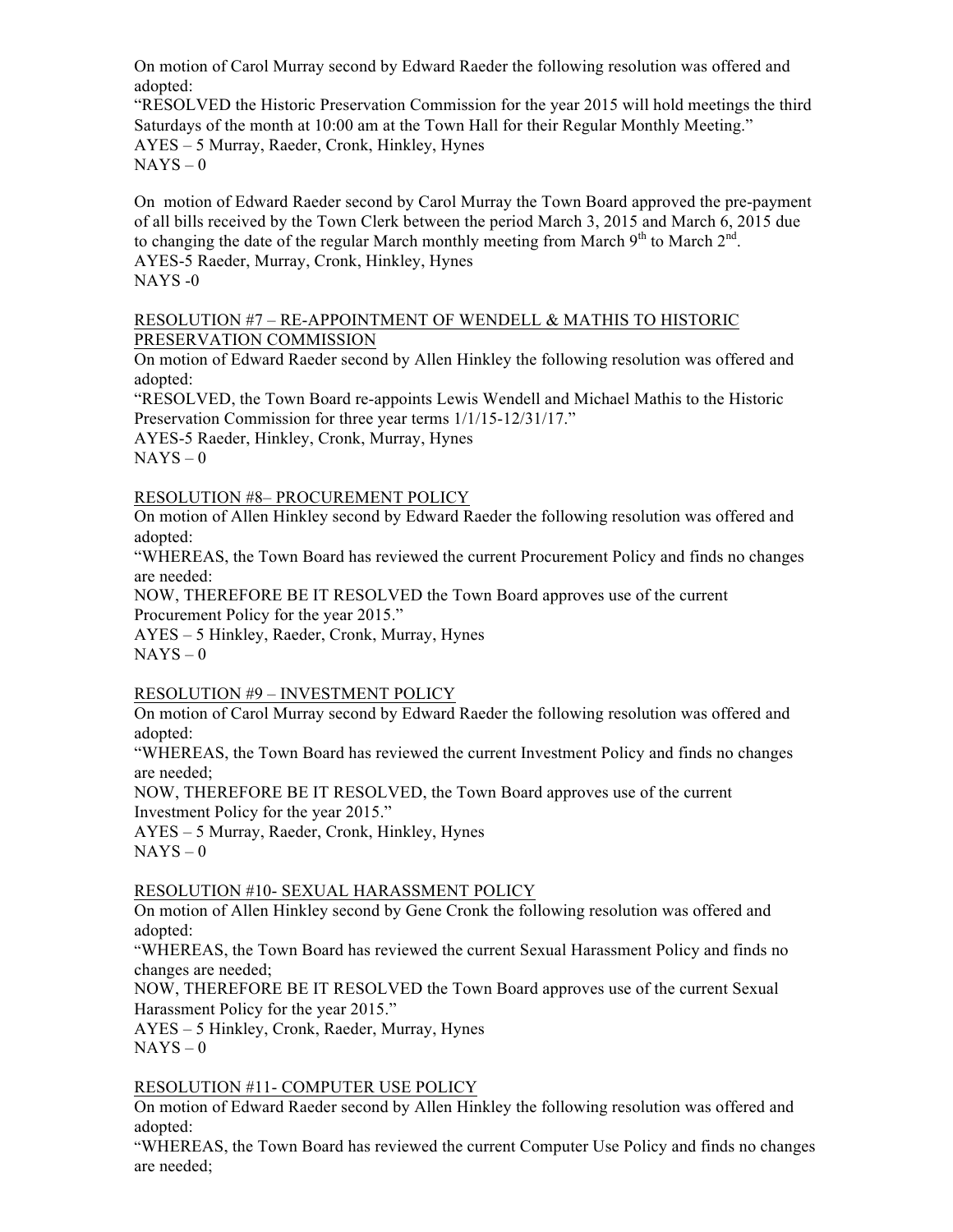NOW, THEREFORE BE IT RESOLVED the Town Board approves use of the current Computer Use Policy for the year 2015."

AYES – 5 Raeder, Hinkley, Cronk, Murray, Hynes  $NAYS - 0$ 

## RESOLUTION #12-LOCAL PRIVACY NOTIFICATION POLICY

On motion of Edward Raeder second by Carol Murray the following resolution was offered and adopted:

"WHEREAS, the Town Board has reviewed the current Local Privacy Notification Policy pertaining to security breaches of personal information and finds no changes are needed; NOW, THEREFORE BE IT RESOLVED the Town Board approves use of the current Local Privacy Notification Policy for the year 2015."

AYES – 5 Raeder, Murray, Cronk, Hinkley, Hynes

 $NAYS - 0$ 

## RESOLUTION #13-CODE OF ETHICS

On motion of Allen Hinkley second by Edward Raeder the following resolution was offered and adopted:

"WHEREAS, the Town Board has reviewed the current Code of Ethics and finds no changes are needed;

NOW, THEREFORE BE IT RESOLVED the Town Board approves use of the current Code of Ethics for the year 2015."

AYES – 5 Hinkley, Raeder, Cronk, Murray, Hynes  $NAYS - 0$ 

#### RESOLUTION #14-WORKPLACE VIOLENCE PREVENTION POLICY

On motion of Edward Raeder second by Allen Hinkley the following resolution was offered and adopted:

"WHEREAS, the Town Board has reviewed the current Workplace Violence Prevention Policy and finds no changes are needed;

NOW, THEREFORE, BE IT RESOLVED the Town Board approves use of the current Workplace Violence Prevention Policy for the year 2015; and

BE IT FURTHER RESOLVED, The Town Board directs the Town Clerk to distribute the Policy to all employees and approves signed confirmation from all employees that they have received and reviewed said policy to be in lieu of conducting formal annual training on said Policy."

AYES – 5 Raeder, Hinkley, Cronk, Murray, Hynes  $NAYS - 0$ 

## RESOLUTION #15-EMPLOYEE HANDBOOK

On motion of Allen Hinkley second by Carol Murray the following resolution was offered and adopted:

"WHEREAS, the Town Board has reviewed the current Employee Handbook and finds no changes are needed;

NOW, THEREFORE BE IT RESOLVED the Town Board approves use of the current Employee Handbook for the year 2015."

AYES – 5 Hinkley, Murray, Raeder, Cronk, Hynes  $NAYS - 0$ 

No action was taken on approving use of the current Police Policy until it has been reviewed by Town Attorney.

On motion of Gene Cronk second by Carol Murray the Town Board designates the Town Supervisor and Deputy Supervisor as official check signers for the year 2015. AYES – 5 Cronk, Murray, Cronk, Raeder, Hynes  $NAYS - 0$ 

On motion of Carol Murray second by Allen Hinkley the Town Board approved Atlantic-Inland of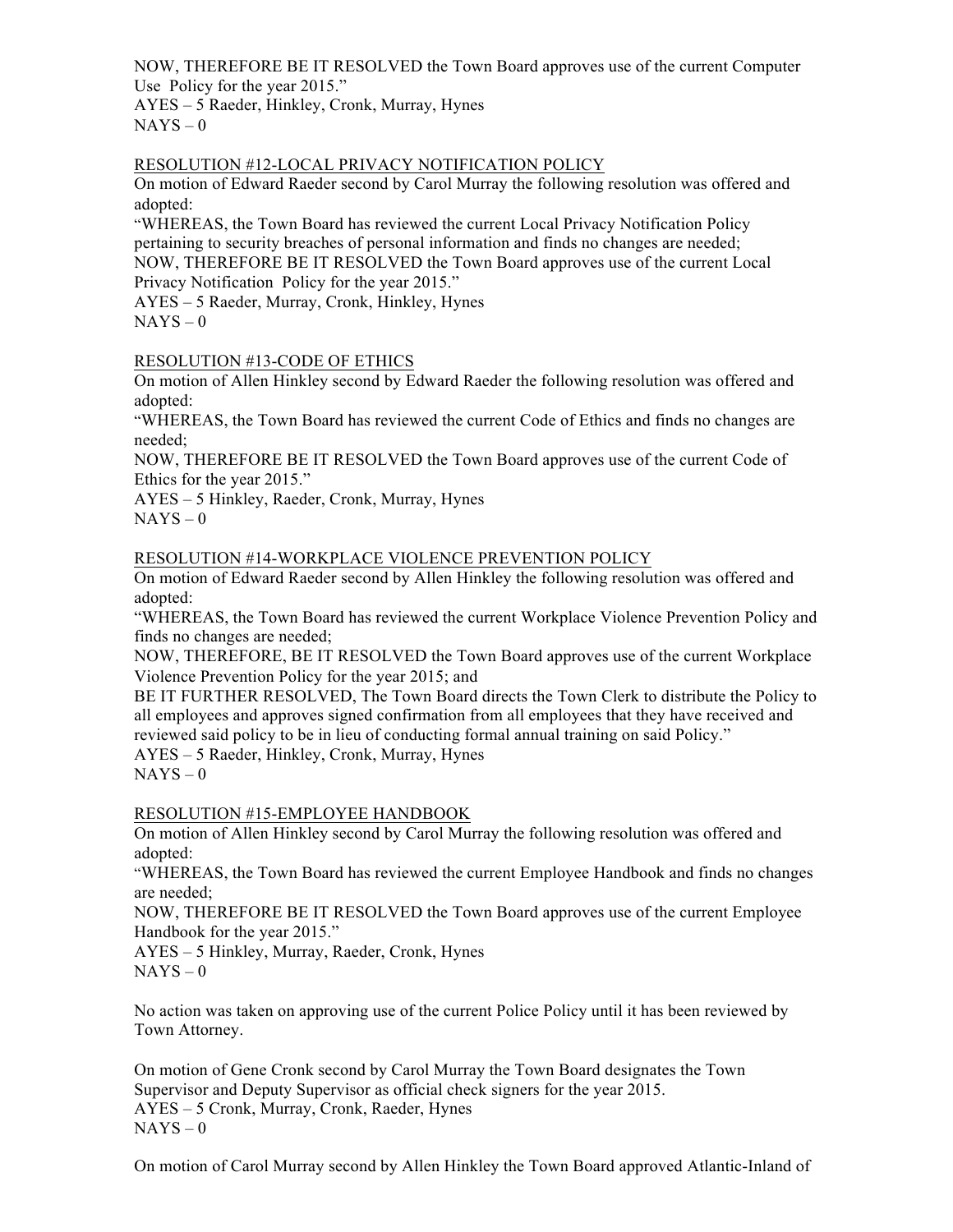Cortland as Fire Inspector for commercial buildings for the year 2015. AYES – 5 Murray, Hinkley, Cronk, Raeder, Hynes  $NAYS - 0$ 

On motion of Edward Raeder second by Gene Cronk the Town Board approved Catskill Mountian News official newspaper for Town business for the year 2015. AYES – 5 Raeder, Cronk, Hinkley, Murray, Hynes  $NAYS - 0$ 

On motion of Allen Hinkley second by Carol Murray the Town Board approved NBT Bank N.A. and National Bank of Delaware County for Town business for the year 2015. AYES -5 Hinkley, Murray, Cronk, Raeder, Hynes  $NAYS - 0$ 

On motion of Edward Raeder second by Carol Murray the Town Board approved Mostert, Manzanero & Scott, LLP as Town CPA's for the year 2015. AYES – 5 Raeder, Murray, Hinkley, Cronk, Hynes  $NAYS - 0$ 

On motion of Allen Hinkley second by Edward Raeder the Town Board approved a mileage rate of \$.575/ mile for employees using their own vehicle for Town business for the year 2015. AYES – 5 Hinkley, Raeder, Cronk, Murray, Hynes  $NAYS - 0$ 

On motion of Carol Murray second by Gene Cronk the Town Board approved the payment of \$150 each to the Ralph S. Ives and Earl B. Dudley American Legion Posts for parades for the year 2015 as approved in the budget.

AYES – Murray, Cronk, Hinkley, Raeder, Hynes  $NAYS - 0$ 

On motion of Allen Hinkley second by Carol Murray the Town Board approved payment of \$300 rent to the Roxbury Fire District as a polling site for the year 2015 as approved in the budget. AYES – 4 Hinkley, Murray, Raeder, Cronk, Hynes  $NAYS - 0$ 

On motion of Gene Cronk second by Edward Raeder the Town Board approved the payment of \$11,000 to the Roxbury Library for the year 2015 as approved in the budget. AYES – 5 Cronk, Raeder, Hinkley, Murray, Hynes  $NAYS - 0$ 

On motion of Allen Hinkley second by Carol Murray the Town Board approved the payment of \$500 each to Roxbury & Grand Gorge Senior Clubs for the year 2015 as approved in the budget. AYES – 5 Hinkley, Murray, Raeder, Cronk, Hynes NAYS - 0

RESOLUTION #16 – DELAWARE COUNTY PLANNING DEPT. AGREEMENT

On motion of Edward Raeder second by Carol Murray the following resolution was offered and adopted:

"RESOLVED, the Town Board approves the agreement with the Delaware County Planning Dept. in the amount of \$3,500 for services in the year 2015."

AYES-5 Raeder, Murray, Cronk, Hinkley, Hynes NAYS –0

On motion of Allen Hinkley second by Edward Raeder the Town Board approved the Town Clerk's monthly report for December 2014 in the amount of \$1,128.17 (Town Clerk \$248.17 and Building Permits \$880.00)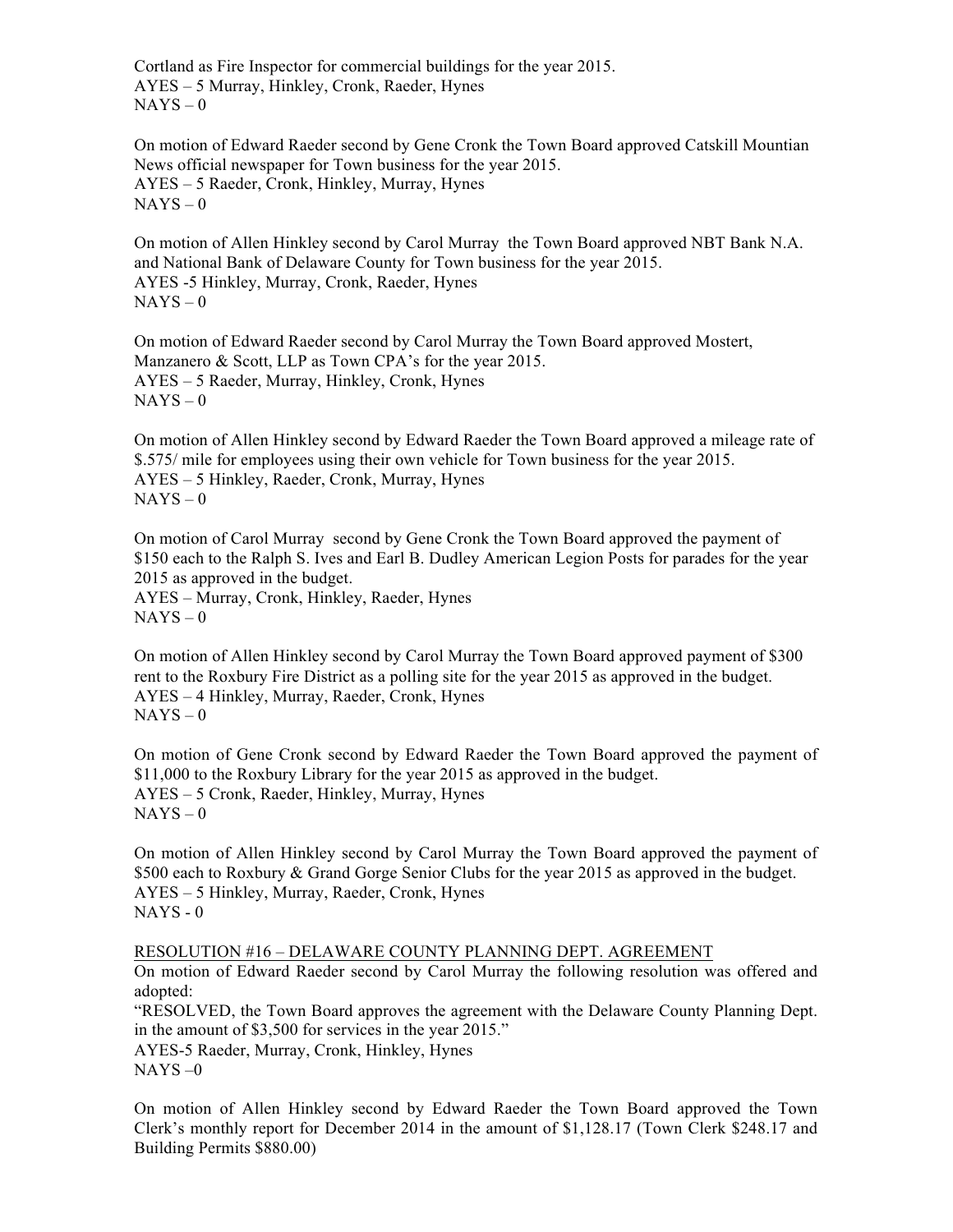AYES – 5 Hinkley, Raeder, Cronk, Murray, Hynes  $NAYS - 0$ 

On motion of Edward Raeder second by Carol Murray the Town Board approved the Supervisor's monthly report for November 2014.

AYES – 5 Raeder, Murray, Cronk, Hinkley, Hynes  $NAYS - 0$ 

On motion of Carol Murray second by Allen Hinkley the Town Board approved the Assessor's monthly report for December 2014.

AYES – 5 Murray, Hinkley, Cronk, Raeder, Hynes  $NAYS - 0$ 

On motion of Edward Raeder second by Allen Hinkley the Town Board approved the HUD Program Funds report for December 2014 showing a balance of \$130,796. AYES-5 Raeder, Hinkley, Cronk, Murray, Hynes NAYS-0

On motion of Allen Hinkley second by Gene Cronk the Town Board approved the Building Inspector monthly report for December 2014. AYES-5 Hinkley, Cronk, Raeder, Murray, Hynes  $NAYS - 0$ 

On motion of Edward Raeder second by Carol Murray the Town Board approved the monthly water receipts for December 2014 in the following amounts: Denver \$34.10, Grand Gorge \$451.80, Roxbury \$0.

AYES -5 Raeder, Murray, Hinkley, Cronk, Hynes  $NAYS - 0$ 

No action was taken on appointing a member to fill the vacancy on the Historic Preservation Commission.

## RESOLUTION #17-ROXBURY SEWER CAPITAL RESERVE FUND

On motion of Allen Hinkley second by Gene Cronk the following resolution was offered and adopted:

"WHEREAS, the Roxbury Sewer O&M Budget for the year 2015 was approved by NYCDEP in the amount of \$195,350.00; and

WHEREAS, the household and commercial charges ("Town Charges") have been determined to be \$37,918.59; and

WHEREAS, based on the formula to be used, NYCDEP's portion has been determined to be \$158,648.33;and

WHEREAS, a balance of \$1,216.92 remains;

NOW, THEREFORE BE IT RESOLVED, per approval by NYCDEP, the Town Board approves to transfer \$1,216.92 from Roxbury Sewer savings and place it in a Capital Reserve account for Roxbury Sewer."

AYES-5 Hinkley, Cronk, Raeder, Murray, Hynes NAYS-0

## RESOLUTION #18-RESOLUTION BY THE TOWN OF ROXBURY TOWN BOARD IN RELATION TO AGREEMENT FOR MANDATORY CDL DRUG & ALCOHOL TESTING

On motion of Edward Raeder second by Carol Murray the following resolution was offered and adopted:

"Whereas the Federal Highway Administration (FHWA) has adopted and published regulations at 49 C.F.R. Part 382, entitled "Controlled Substances & Alcohol Use and Testing"; and

Whereas these regulations apply to all Public Employees holding CDL licenses and who perform safety sensitive functions; and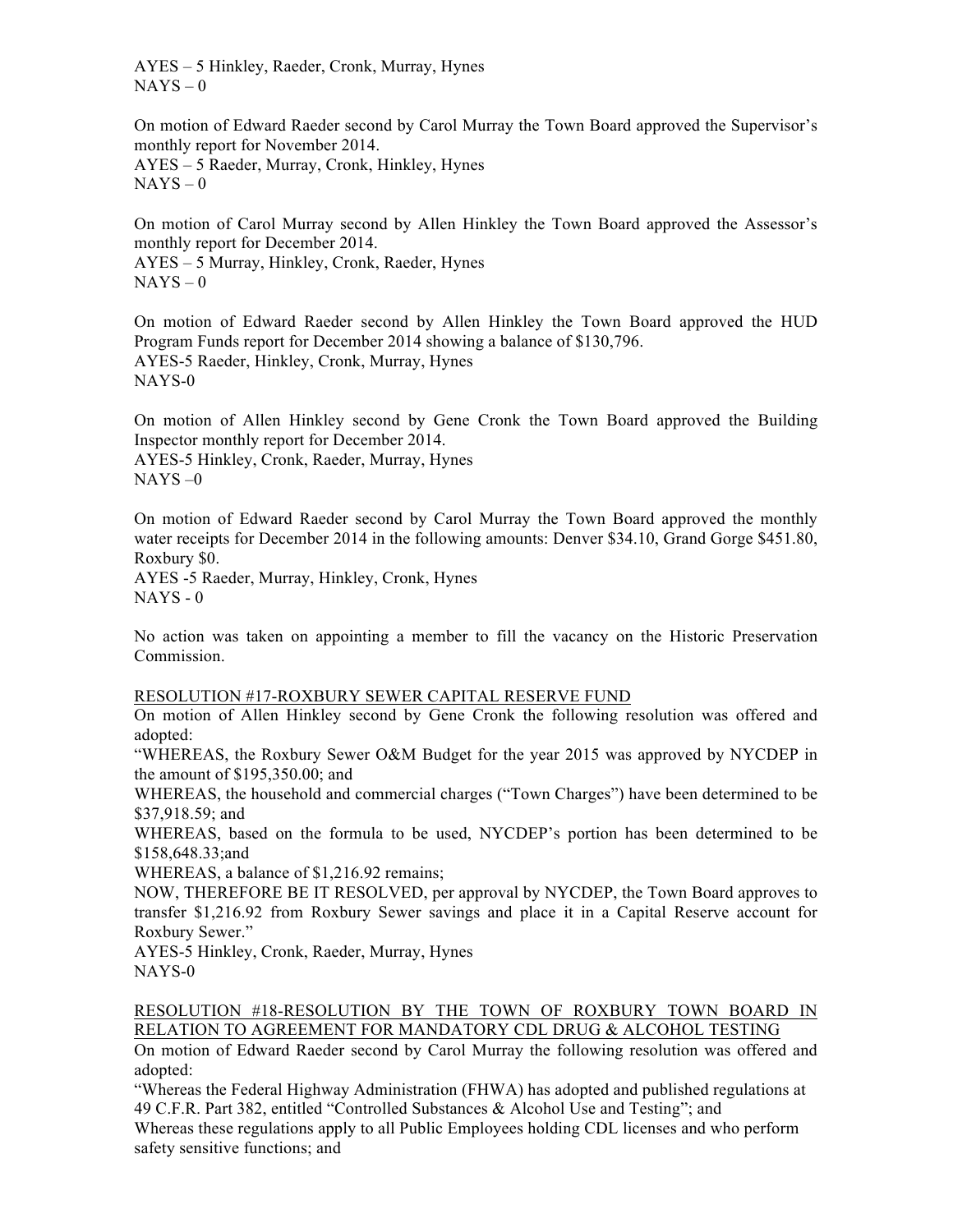Whereas the regulations require the testing of all personnel who are covered; and Whereas the regulations allow for Consortiums to be formed by groups of employers to administer

the regulations as a single entity; and

Whereas the County of Delaware has agreed to administer a consortium for all the Towns and Villages in the County.

NOW THEREFORE BE IT RESOLVED that the Town of Roxbury Board approves the Highway Superintendent signing an agreement with the County of Delaware for the mandatory 49 C.F.R. Part 382, "Controlled Substances & Alcohol Use and Testing."

AYES-5 Raeder, Murray, Cronk, Hinkley, Hynes

NAYS-0

No action was taken on the Building Inspector contract for 2015 as the Building Inspector was not present at the meeting.

The following annual year end reports for the year 2014 were distributed to the Town Board: 1) Planning Board training hours; 2) Town Clerk report of receipts/disbursements; 3) Highway Dept. equipment list; 4) Open Building Permit list and 5) Good Neighbor Fund balance.

On motion of Carol Murray second by Edward Raeder the bills were audited and ordered paid in the following amounts:

| General $#1-22$        | \$20,998.70 | Denver Water #1-2  | \$1,545.48  |
|------------------------|-------------|--------------------|-------------|
| Highway $#1-9$         | \$12,834.94 | Roxbury Sewer #1-3 | \$22,687.87 |
| Roxbury Water #1-2     | \$1,741.98  | Denver Sewer #1    | \$10,532.12 |
| Grand Gorge Water #1-2 | \$1,604.90  |                    |             |

AYES-5 Murray, Raeder, Cronk, Hinkley, Hynes  $NAYS - 0$ 

#### RESOLUTION #19 – RESOLUTION TO GO INTO EXECUTIVE SESSION TO NEGOTIATE THE TERMS OF THE ROXBURY HIGHWAY ASSOCIATION COLLECTIVE BARGAINING **CONTRACT**

On motion of Allen Hinkley second by Carol Murray the following resolution was offered and adopted:

"RESOLVED, the Town Board agrees to enter into Executive Session at 7:56 pm to discuss the terms of the Roxbury Highway Workers Association (RHWA) 2015/2016 collective bargaining contract. Present were: Supervisor Thomas S. Hynes, Councilmen Allen Hinkley, Edward Raeder, Gene Cronk and Carol Murray.

AYES – 5 Hinkley, Murray, Cronk, Hinkley, Hynes  $NAYS - 0$ 

 $\overline{\phantom{a}}$  , where  $\overline{\phantom{a}}$  , where  $\overline{\phantom{a}}$  ,  $\overline{\phantom{a}}$  ,  $\overline{\phantom{a}}$  ,  $\overline{\phantom{a}}$  ,  $\overline{\phantom{a}}$  ,  $\overline{\phantom{a}}$  ,  $\overline{\phantom{a}}$  ,  $\overline{\phantom{a}}$  ,  $\overline{\phantom{a}}$  ,  $\overline{\phantom{a}}$  ,  $\overline{\phantom{a}}$  ,  $\overline{\phantom{a}}$  ,  $\overline{\phantom{a}}$  ,

The Town Board came out of Executive Session at 8:30 pm and on motion of Allen Hinkley second by Gene Cronk returned to the regular meeting. It was stated as a result of Executive Session, the Personnel Committee is to return to the highway workers to further negotiate the terms of their contract and no action would be taken by the Town Board until receiving a report back from the Personnel Committee.

Supervisor Thomas Hynes and Councilman Gene Cronk met with a representative of Lamont Engineers at the Reeds Hotel property on Main St. Roxbury who will compile a report on a plan and costs for demolition of the buildings for Town Board review.

On motion of Carol Murray second by Edward Raeder the meeting adjourned at 8:35 pm.

THIS IS A TRUE COPY